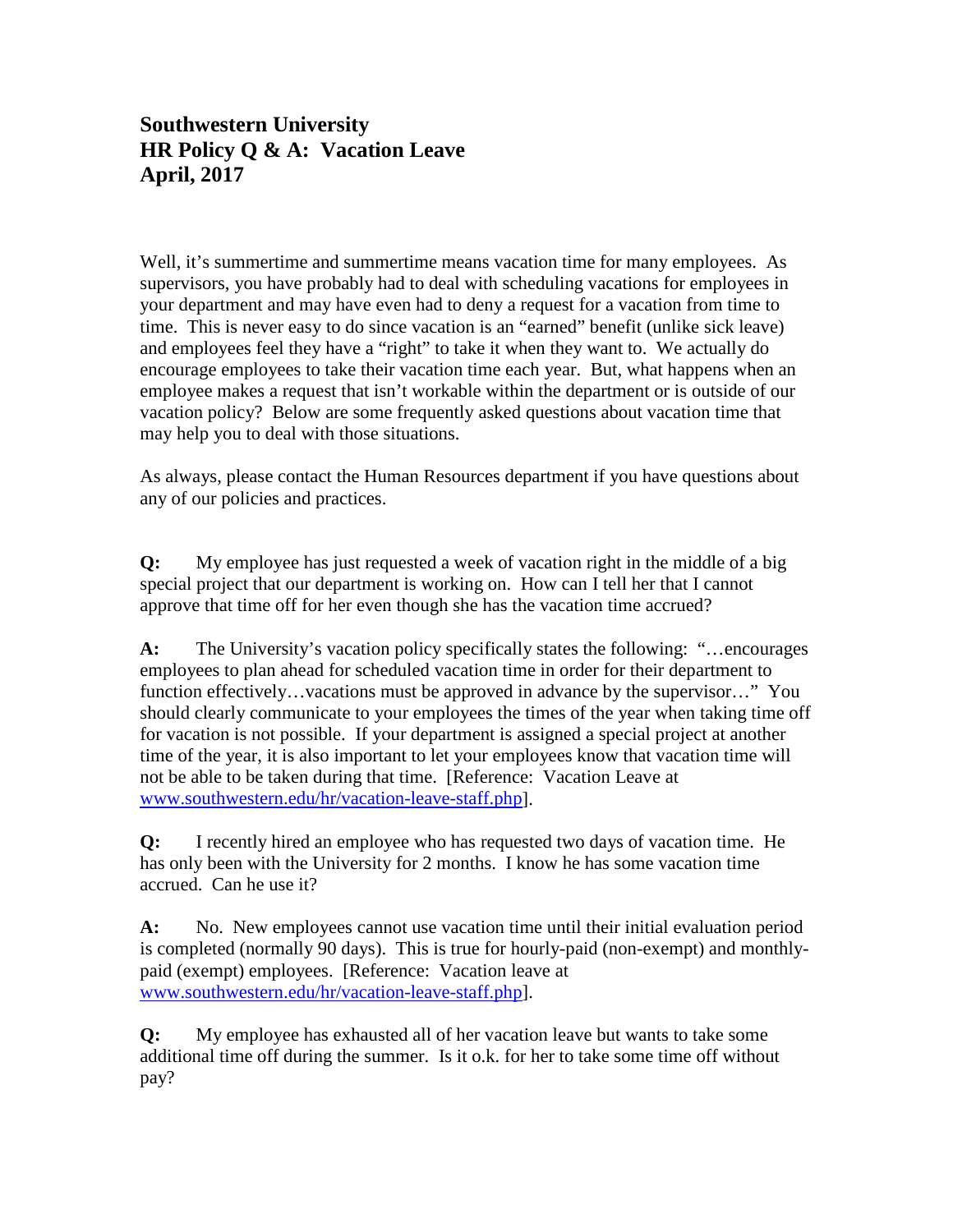**A:** No. Unpaid leaves of absence are granted only in emergency circumstances when all other leave has been exhausted. At no time should an employee be allowed to take leave without pay in order to extend the employee's vacation time. [Reference: Personal/Unpaid Leave of Absence at www.southwestern.edu/hr/personalunpaid-leavestaff.php].

**Q:** This is a follow-up to the previous question. Now, wait a minute. Summer is actually a slow time for my department and it would not be terribly inconvenient for my employee to take additional time. Doesn't this save the University money and keep my employee happy?

**A:** Your employee, yes; other employees, no. It is an inconsistent application of the University's leave policies and has a negative effect to the overall morale of the staff. [Reference: Personal/Unpaid Leave of Absence at

www.southwestern.edu/hr/personalunpaid-leave-staff.php]. Also, depending on the length of time the employee takes without pay, it may jeopardize their full-time status, which may also affect their eligibility for benefits. [Staff Handbook Reference, IV. Employment Procedures, B. Employment Categories]. Also, when employees are in a leave without pay status, they become responsible for the cost of their insurance benefits, which can be very expensive. [Reference: Personal/Unpaid Leave of Absence at www.southwestern.edu/hr/personalunpaid-leave-staff.php].

**Q:** This is another follow-up to the previous two questions. O.K., if my employee can't take leave without pay, can they "borrow" vacation leave time (i.e. have a negative balance)?

**A:** No. Accrual of time is calculated based on employment category (exempt/nonexempt), years of service, and is accrued each pay period. Employees can only use the time that they have already accrued. [Reference: Vacation leave at www.southwestern.edu/hr/vacation-leave-staff.php].

**Q:** We are in process of recruiting to fill a position in my department. Our final candidate has already finalized his vacation plans. The 2-week vacation will occur after he has started his job here, but before his 90-day evaluation period is completed and before he will have the two weeks of vacation time accrued. How is the best way to handle this?

**A:** The best solution is to delay his start date until after his vacation is completed. If this is not possible, then you need to determine if his absence would negatively affect the functioning of your department. [Reference: Vacation leave at www.southwestern.edu/hr/vacation-leave-staff.php]. If you agree to the vacation and the position is hourly-paid (non-exempt), you need to be very clear that the time he takes will be without pay. If you agree to the vacation and the position is monthly-paid (exempt), you should discuss the appropriate method for reflecting this time with the Human Resources department. This is an extraordinary situation which should be approved through the appropriate Vice President and reviewed with the Human Resources